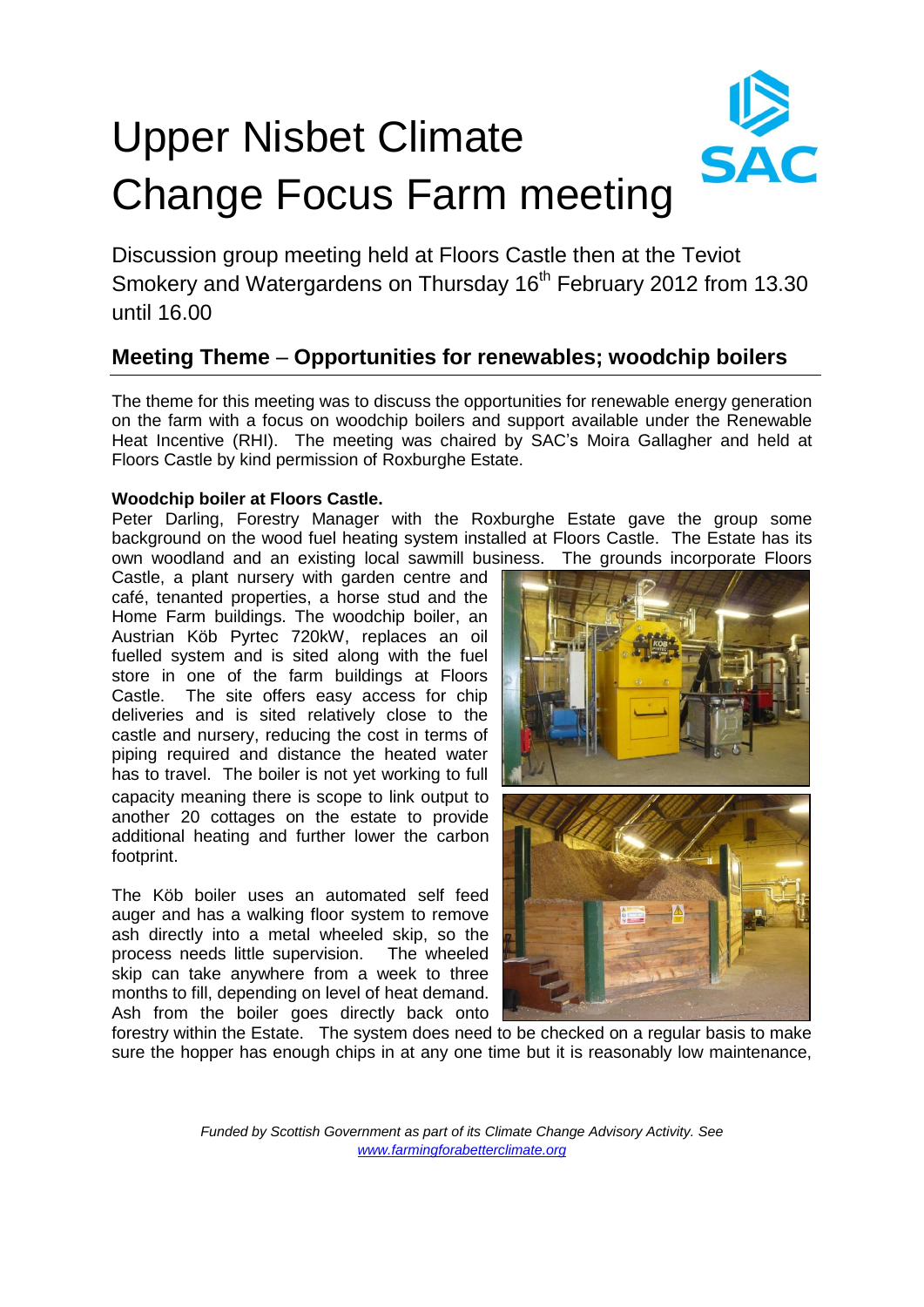requiring only a brief daily check once up and running. Peter noted that if the system does need attention, it's usually the computer or electrical systems.

Without going into the workings of the boiler in detail, burning the chips heats water in pipes. Heated water is held in two 3000 litre insulated accumulator tanks, which act like heat batteries and then the heated water can be piped on demand 850m underground to the Castle or plant nursery as needed. This system has surprisingly little heat loss; the two thermometers on the exit and return hot water pipes in the building demonstrated this.

The woodchip system was installed in 2008, so doesn't qualify for payments under the Renewable Heat Incentive (RHI) (as equipment was installed before the July 2009 scheme qualifying date), however the scheme did receive a 40% biomass support scheme grant.

The two conventional oil fired boilers that were in constant use before the woodchip boiler was installed have been left in situ in case of an emergency, but haven't been needed since woodchip system was installed.

#### **Fuelling the boiler**

Low value, soft wood timber harvested from the Estate woodlands as thinnings or clear fell is the main source of fuel for the boiler. Peter noted that the Estate decided to purchase its own thinning machine at a cost around £30k second hand. This meant that the Estate could control when the work was carried out rather than relying on a contractor. If carrying out on

a farm scale, farmers would be able to do a lot of the thinning and timber preparation themselves with smaller scale equipment.

Peter advised that larch and birch need a period of about a year to dry out. Siting the timber for drying is crucial; a windy site with the prevailing wind blowing through the woodpile is best, taking wood down to around 40% moisture content or below, which the Köb boiler can deal with. For smaller boilers, a lower moisture content of around 28-30% would be desirable.

The Estate spent £28k on a chipper specifically for producing the right size of chips for the boiler. Again on the farm scale, farmers would be able to hire in these machines and do most of chipping over a day; key here would be making sure wood has been dried sufficiently and that there was enough space for storage for the chipped wood. At a suitable site, a chipper could blow chips straight into a storage area.





*Funded by Scottish Government as part of its Climate Change Advisory Activity. See www.farmingforabetterclimate.org*